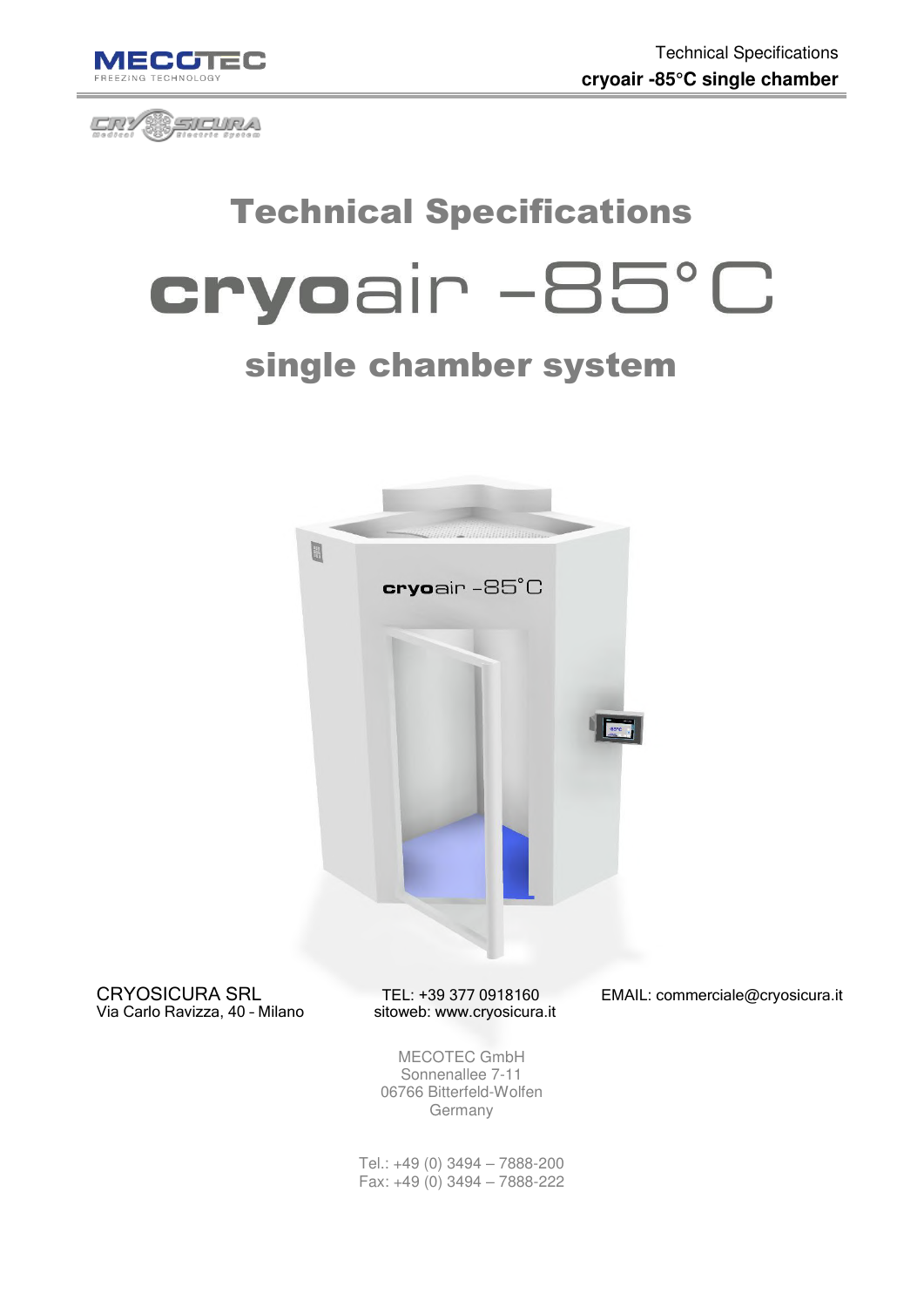



### **Content**

| $\mathbf 1$             |  |
|-------------------------|--|
| $\mathbf{2}$            |  |
| 3                       |  |
| 3.1                     |  |
| 3.2                     |  |
| 3.3                     |  |
| 3.4                     |  |
| $\overline{\mathbf{4}}$ |  |
| 4.1                     |  |
| 4.2                     |  |
| 4.3                     |  |
| 4.4                     |  |
| 5                       |  |
| 6                       |  |

#### <span id="page-1-0"></span> $\mathbf{1}$ **Standard components**

- Cryoair chamber as corner solution with glass door
- Touch screen display for control
- Music system
- Water-cooled refrigerating machine
- Operating instructions

#### <span id="page-1-1"></span>**Options**  $\boldsymbol{2}$

• Air-cooled condenser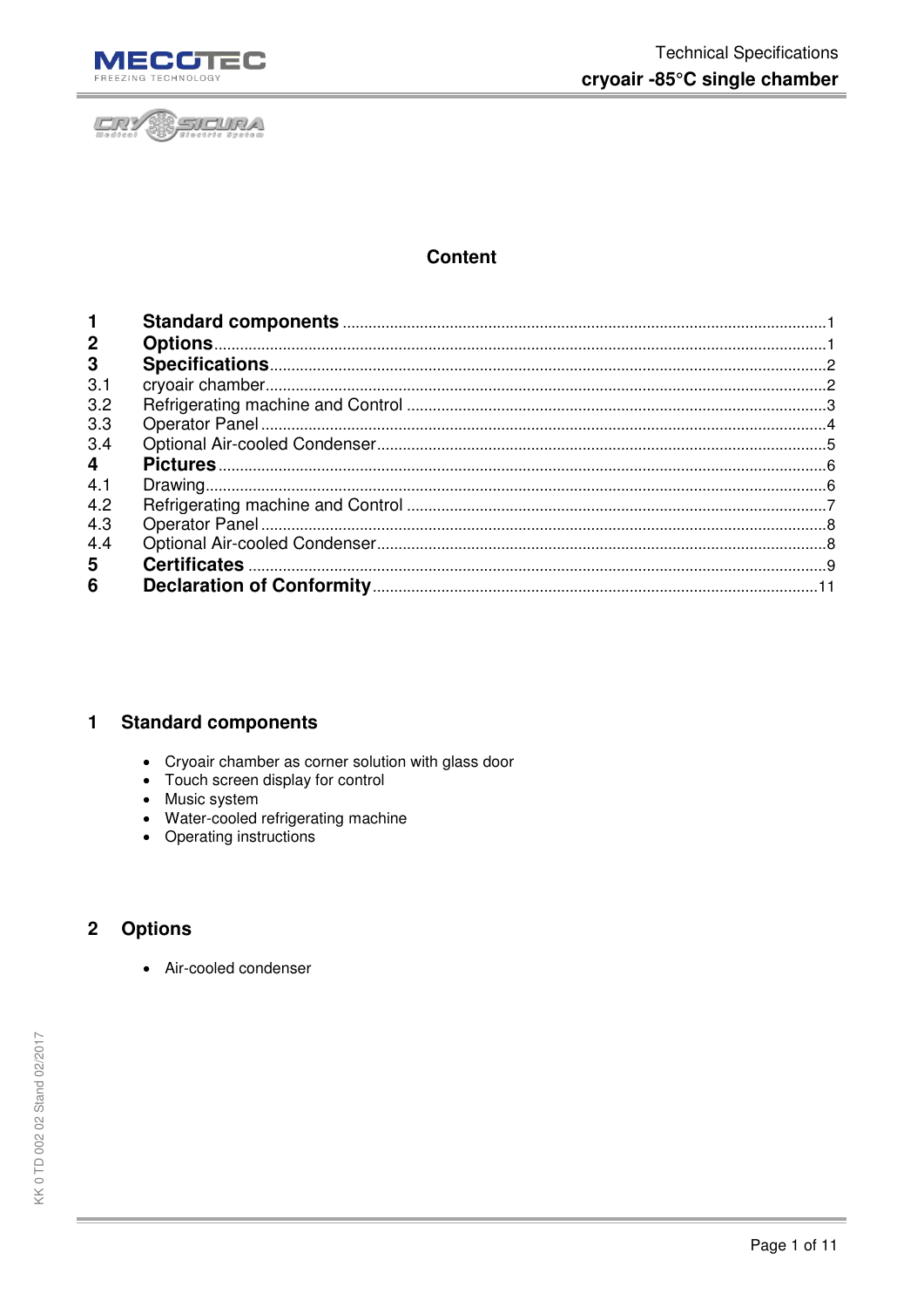

## <span id="page-2-0"></span>**3 Specifications**

### <span id="page-2-1"></span>**3.1 cryoair chamber**

| Insulation:                         | Wall 150 mm polyurethane, bottom 80 mm with vacuum panel in the floor<br>element, CFC-free foam                                                                                            |               |                                     |                |
|-------------------------------------|--------------------------------------------------------------------------------------------------------------------------------------------------------------------------------------------|---------------|-------------------------------------|----------------|
| Surface:                            | Plastic coated, zinc coated metal sheet                                                                                                                                                    |               |                                     |                |
| Color:                              | White, RAL 9010 > Special colors available on request!                                                                                                                                     |               |                                     |                |
| Floor design:                       | Welded stainless steel base tub 2 mm wall thickness, rhombical sanded, slide<br>class R13, laid out with water-resistant carpet                                                            |               |                                     |                |
| Threshold step:                     | Stainless steel 2 mm, rhombical sanded, slide class R13                                                                                                                                    |               |                                     |                |
| <b>Entrance door:</b>               | Blue illuminated glass door, DIN left or right, clear width: 870 mm, clear height:<br>2000 mm, frame heater 230 V, with surrounding magnet seal, door closer<br>without mechanical locking |               |                                     |                |
| Lighting:                           | Halogen GU 5.3 Energy Saver 2 x 20W                                                                                                                                                        |               |                                     |                |
| <b>Pressure balance:</b>            | 1 piece heated flap valve                                                                                                                                                                  |               |                                     |                |
| <b>Standard dimensions:</b>         | Clear dimension                                                                                                                                                                            | Total outside |                                     | Chamber Inside |
|                                     | Length:                                                                                                                                                                                    | 1500 mm       |                                     | 1200 mm        |
|                                     | Depth:                                                                                                                                                                                     | 1500 mm       |                                     | 1200 mm        |
|                                     | Height:                                                                                                                                                                                    | 2630 mm       |                                     | 2120 mm        |
| <b>Optional dimensions:</b>         | Length optional:                                                                                                                                                                           | 1800 mm       |                                     | 1500 mm        |
|                                     | Depth optional:                                                                                                                                                                            | 1800 mm       |                                     | 1500 mm        |
|                                     | Height optional:                                                                                                                                                                           | 2780 mm       |                                     | 2270 mm        |
| <b>Environmental</b><br>conditions: | Temperature:                                                                                                                                                                               |               | +5 $^{\circ}$ C to +30 $^{\circ}$ C |                |
|                                     | Air Humidity:                                                                                                                                                                              |               | max. 55 %                           |                |
|                                     | Air Pressure:                                                                                                                                                                              |               | 80 kPa to 106 kPa                   |                |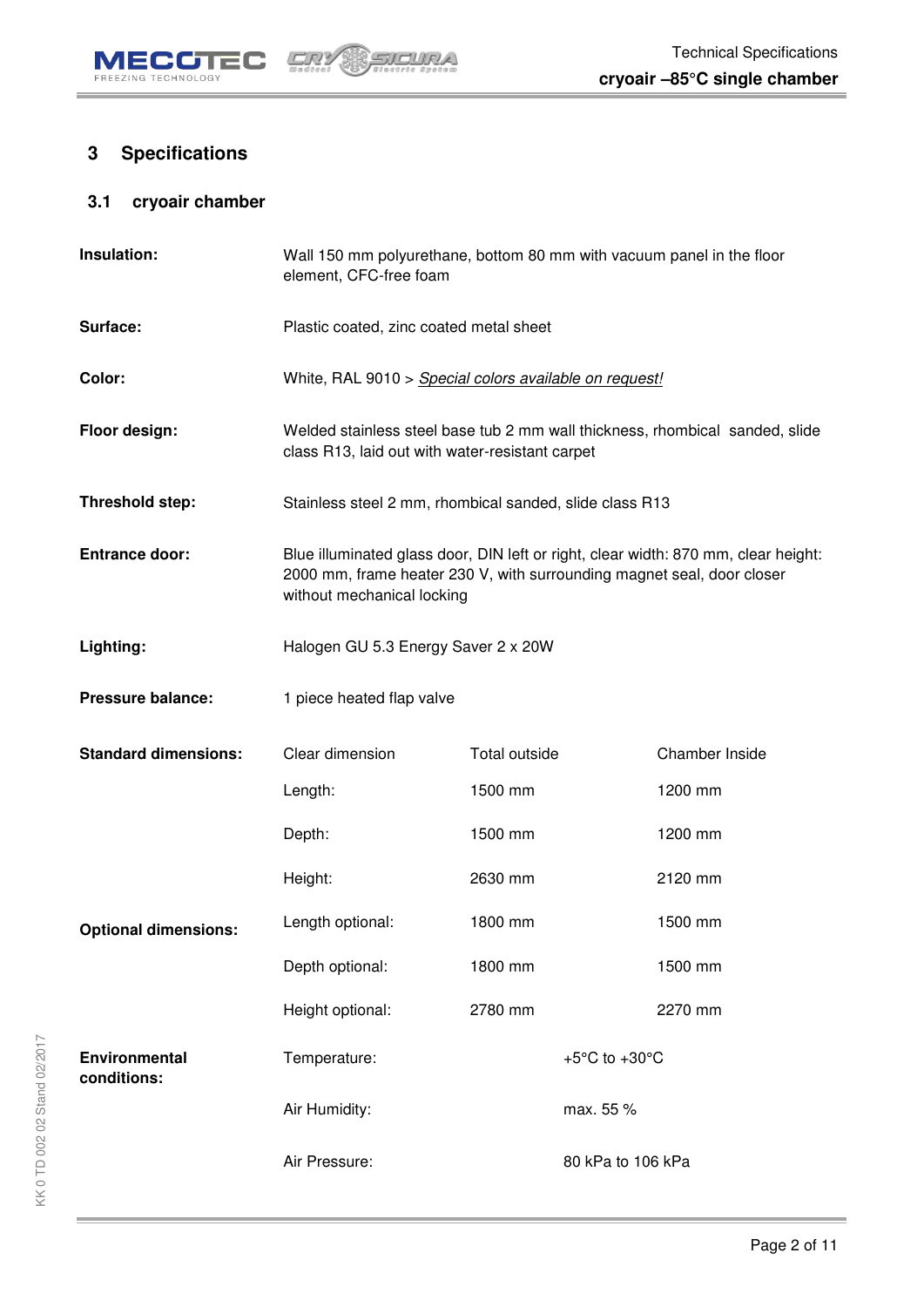

### <span id="page-3-0"></span>**3.2 Refrigerating machine and Control**

| System:                                       | cooled (optional air-cooled), color RAL 7035 |                                    | High developed 2-stage cascade installed in closed machine housing, water-                                                                                              |
|-----------------------------------------------|----------------------------------------------|------------------------------------|-------------------------------------------------------------------------------------------------------------------------------------------------------------------------|
| Refrigerant:                                  | project-specific                             |                                    | All refrigerants are CFC free, nontoxic, non-inflammable, filling quantities vary                                                                                       |
| Evaporator:                                   | heater                                       |                                    | Installed in treatment chamber cased with plastic-coated aluminum plates, air<br>circulation with 1 fans, air volume approx. $1200 \text{ m}^3$ / h, integrated defrost |
| Watercooling:                                 | approx. 230 l/h (heat recovery available)    |                                    | Connectors G <sup>3</sup> /4 inch installed on the top, needed quantity with 10°C                                                                                       |
| Switching devices and<br><b>Control unit:</b> | connection, control over connecting relay    |                                    | Programmable controller (SPS) Siemens Simatic S7 / ET200 S with network                                                                                                 |
| <b>Remote maintenance:</b>                    | remote control module                        |                                    | Remote data transmission and monitoring as well as control and adjustment by                                                                                            |
| <b>Connected load:</b>                        | 400 V ± 10 %, 3 Ph/N/PE, 50 Hz, 25 A         |                                    |                                                                                                                                                                         |
| <b>Power consumption</b>                      | Cooling cycle with breaks:                   |                                    | approx. 8.5 kW                                                                                                                                                          |
| on average:                                   | Defrosting / Drying:                         |                                    | approx. 3.5 kW                                                                                                                                                          |
|                                               | Stand-by:                                    |                                    | approx. 0.2 kW                                                                                                                                                          |
| <b>Standard dimensions:</b>                   | Width:                                       | 1200 mm                            |                                                                                                                                                                         |
|                                               | Depth:                                       | 700 mm                             |                                                                                                                                                                         |
|                                               | Height:                                      | 1500 mm                            |                                                                                                                                                                         |
|                                               | Weight:                                      | approx. 500 kg                     |                                                                                                                                                                         |
| <b>Environmental</b><br>conditions:           | Temperature:                                 | $-10^{\circ}$ C to $+30^{\circ}$ C |                                                                                                                                                                         |
|                                               | Air Humidity:                                | max. 55 %                          |                                                                                                                                                                         |
|                                               | Air Pressure:                                | 80 kPa to 106 kPa                  |                                                                                                                                                                         |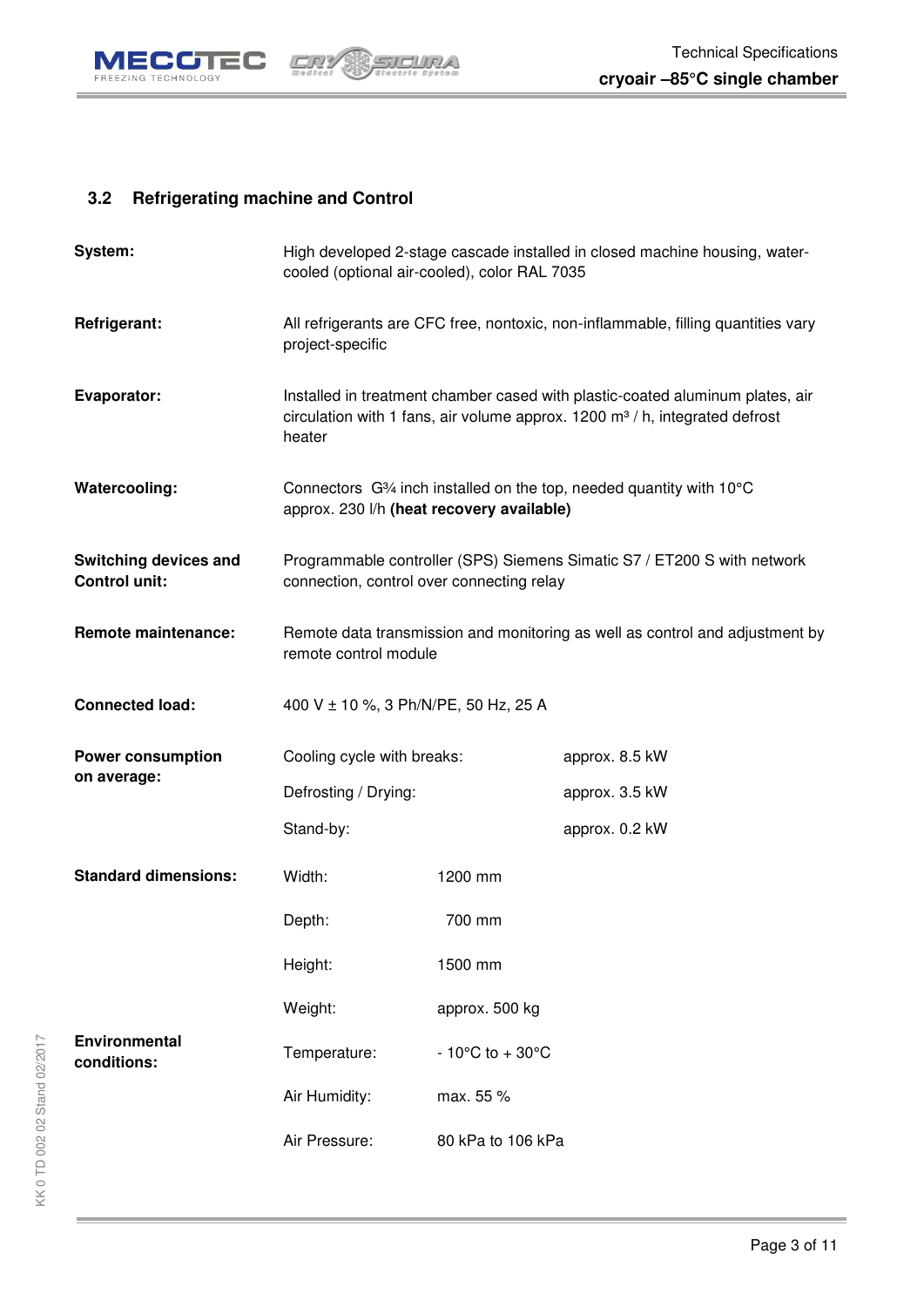

### <span id="page-4-0"></span>**3.3 Operator Panel**

| Display:      | 7 inch Siemens industrial TFT-touch screen display, network connection                                                               |
|---------------|--------------------------------------------------------------------------------------------------------------------------------------|
| Software:     | Visualization over Siemens TIA-Portal, all functions, adjustments and machine<br>values can be set and/or read off over touch screen |
| Music system: | 3.5 mm jack socket and USB-port for charging integrated on the back side                                                             |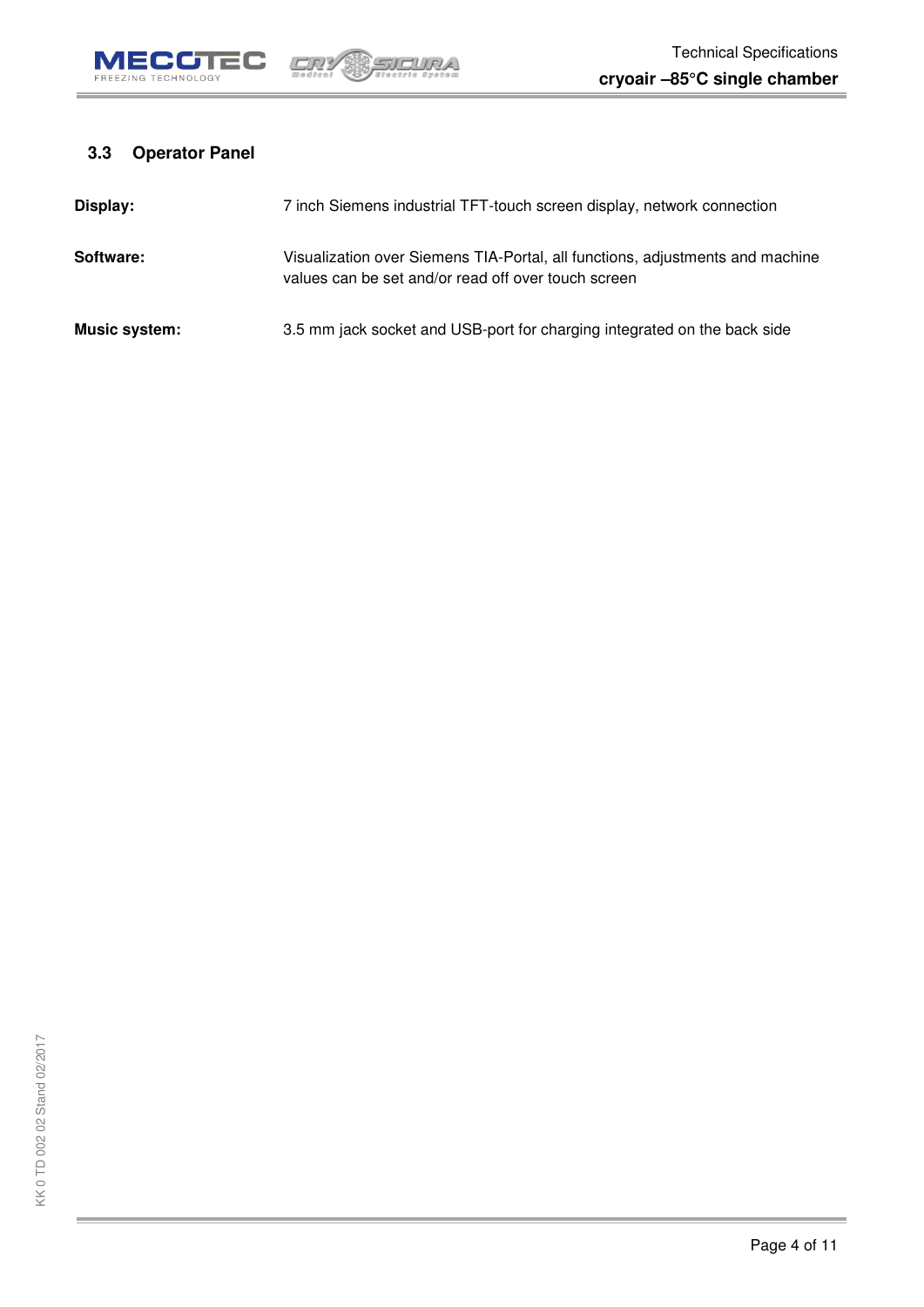

### <span id="page-5-0"></span>**3.4 Optional Air-cooled Condenser**

| Housing:           | High-quality, corrosion resistant aluminum-magnesium alloy, all fan plates are<br>removable          |
|--------------------|------------------------------------------------------------------------------------------------------|
| Heat exchanger:    | Internally finned SF-CU tubes with Aluminum fins for optimal heat exchange                           |
| Fan:               | Single-phase motor 230 V $\pm$ 10 %, 50/60 Hz                                                        |
| <b>Dimensions:</b> | The design, size and the number of fans of the condenser will be adapted to<br>the local conditions! |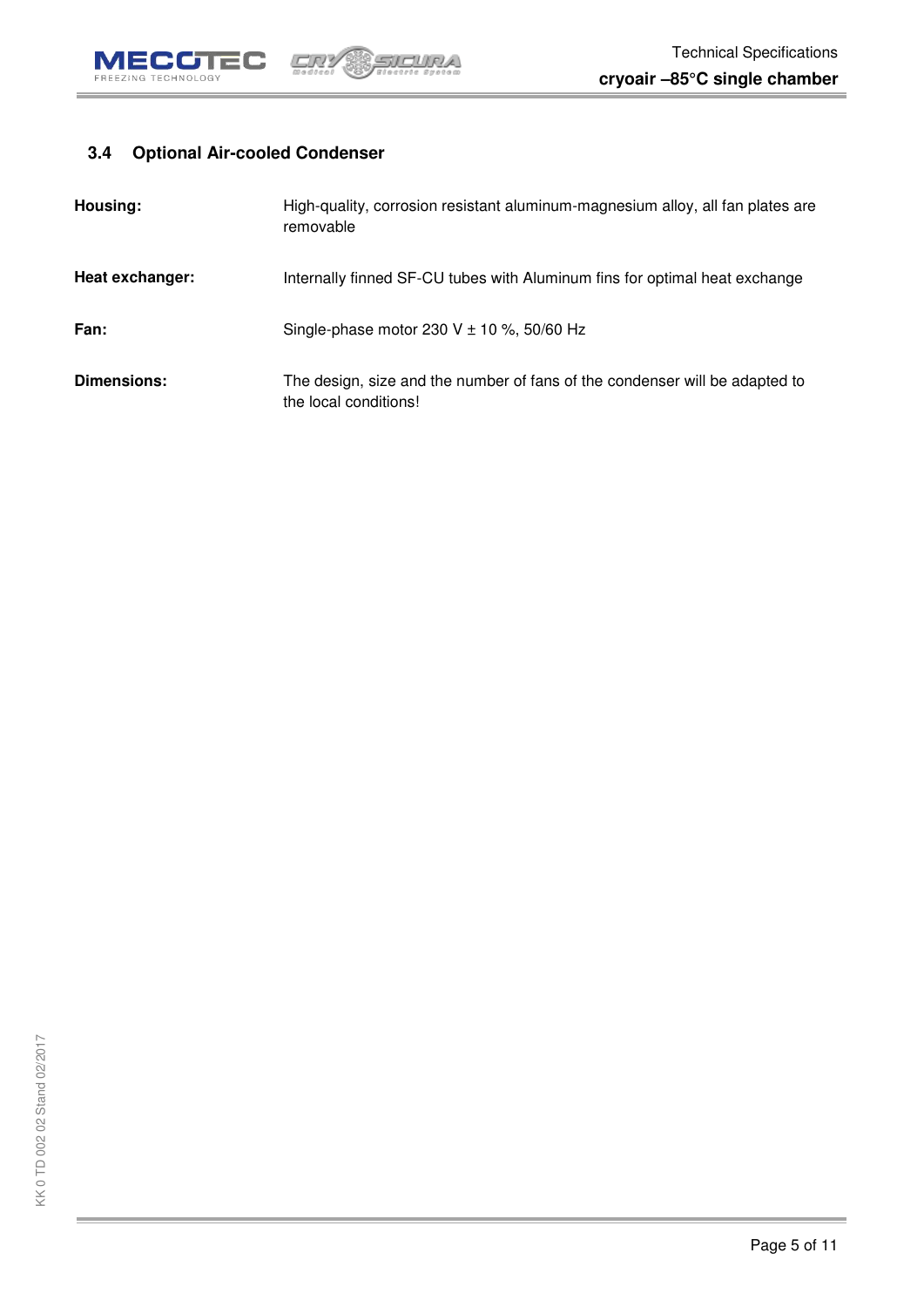

### <span id="page-6-0"></span>**4 Pictures**

#### <span id="page-6-1"></span>**4.1 Drawing**

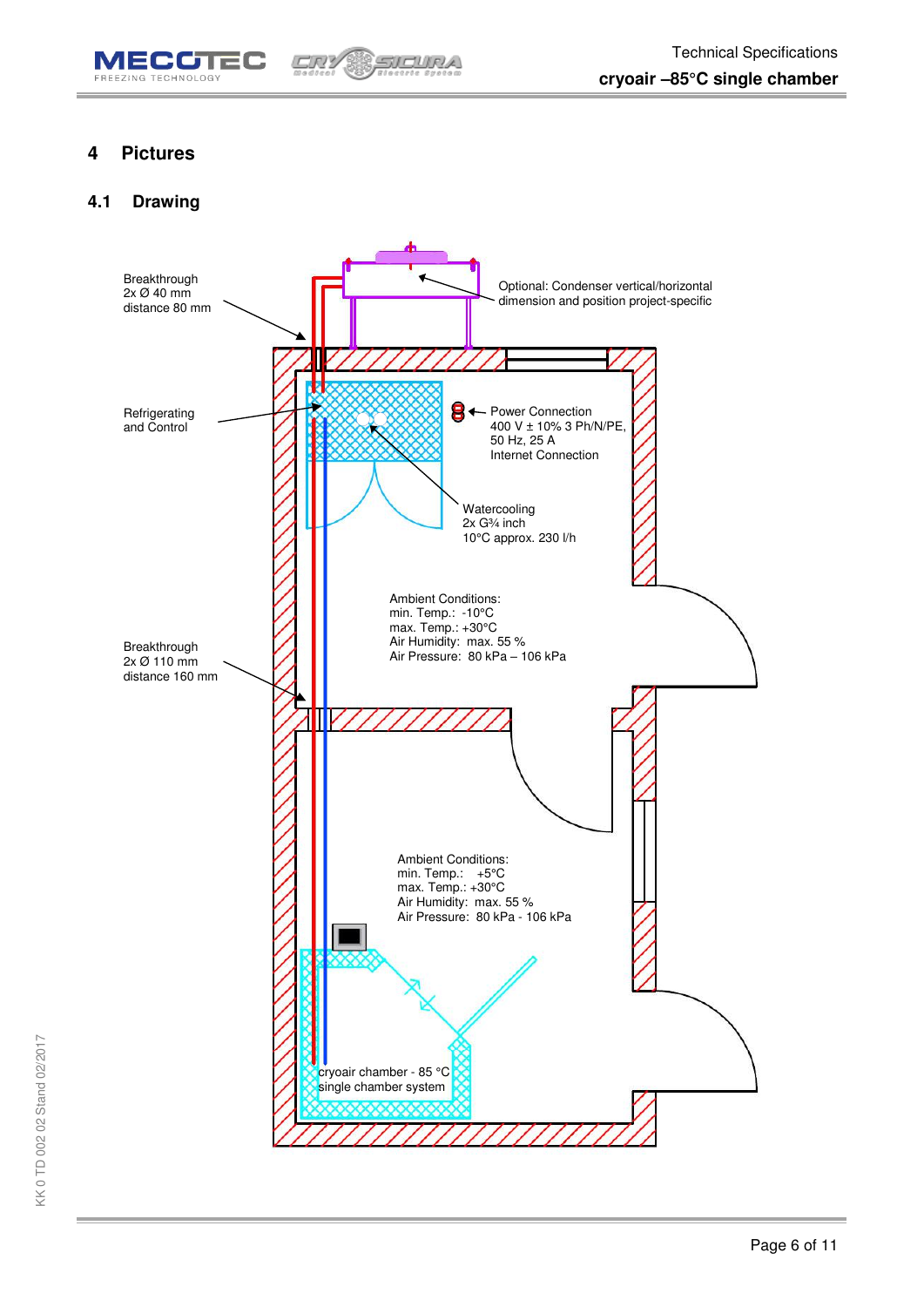



### <span id="page-7-0"></span>**4.2 Refrigerating machine and Control**

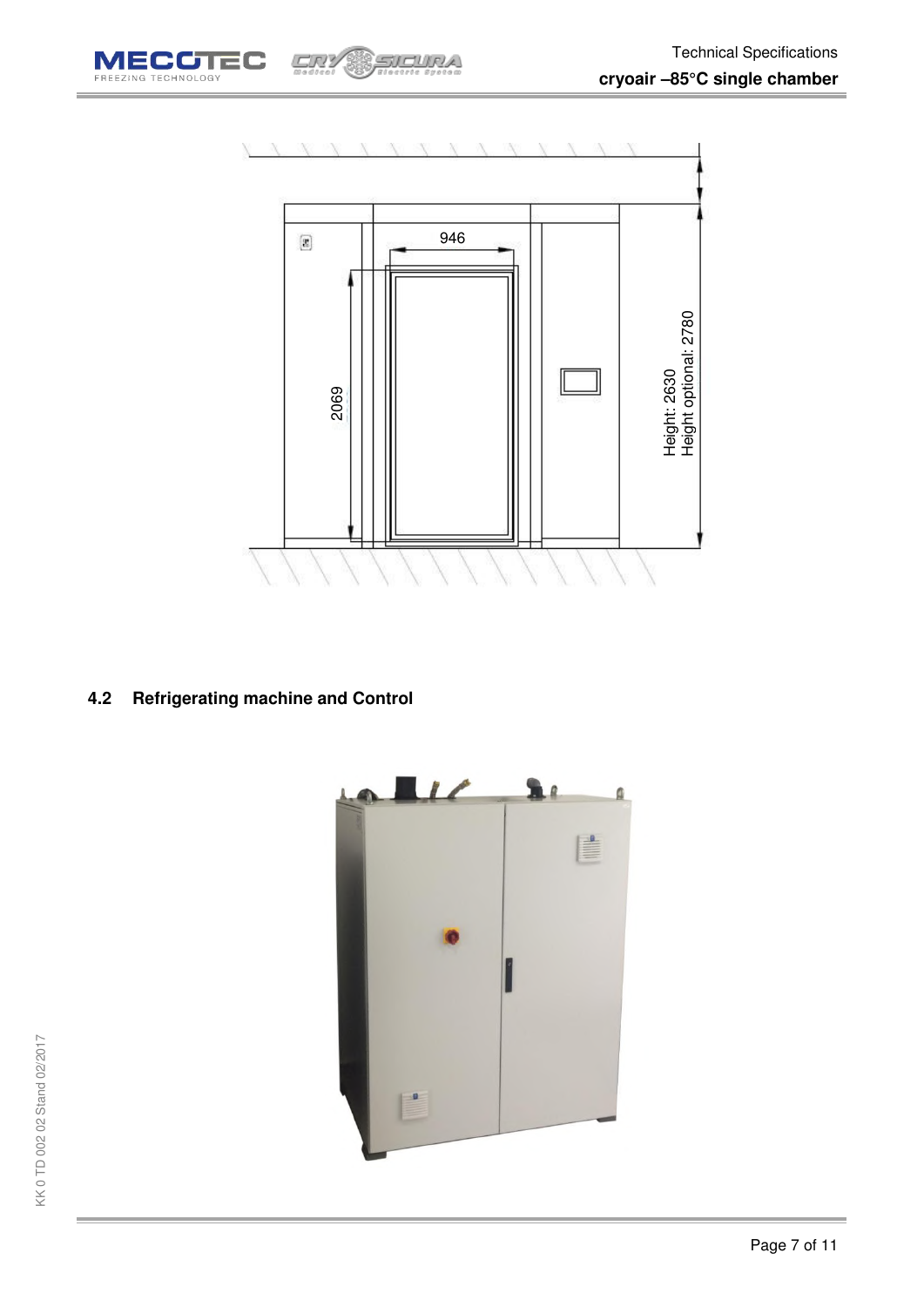

#### <span id="page-8-0"></span>**4.3 Operator Panel**

The 7" Touchdisplay is mounted on the Chamber beside the Entrance door.

CRY

SICURA



<span id="page-8-1"></span>**4.4 Optional Air-cooled Condenser** 

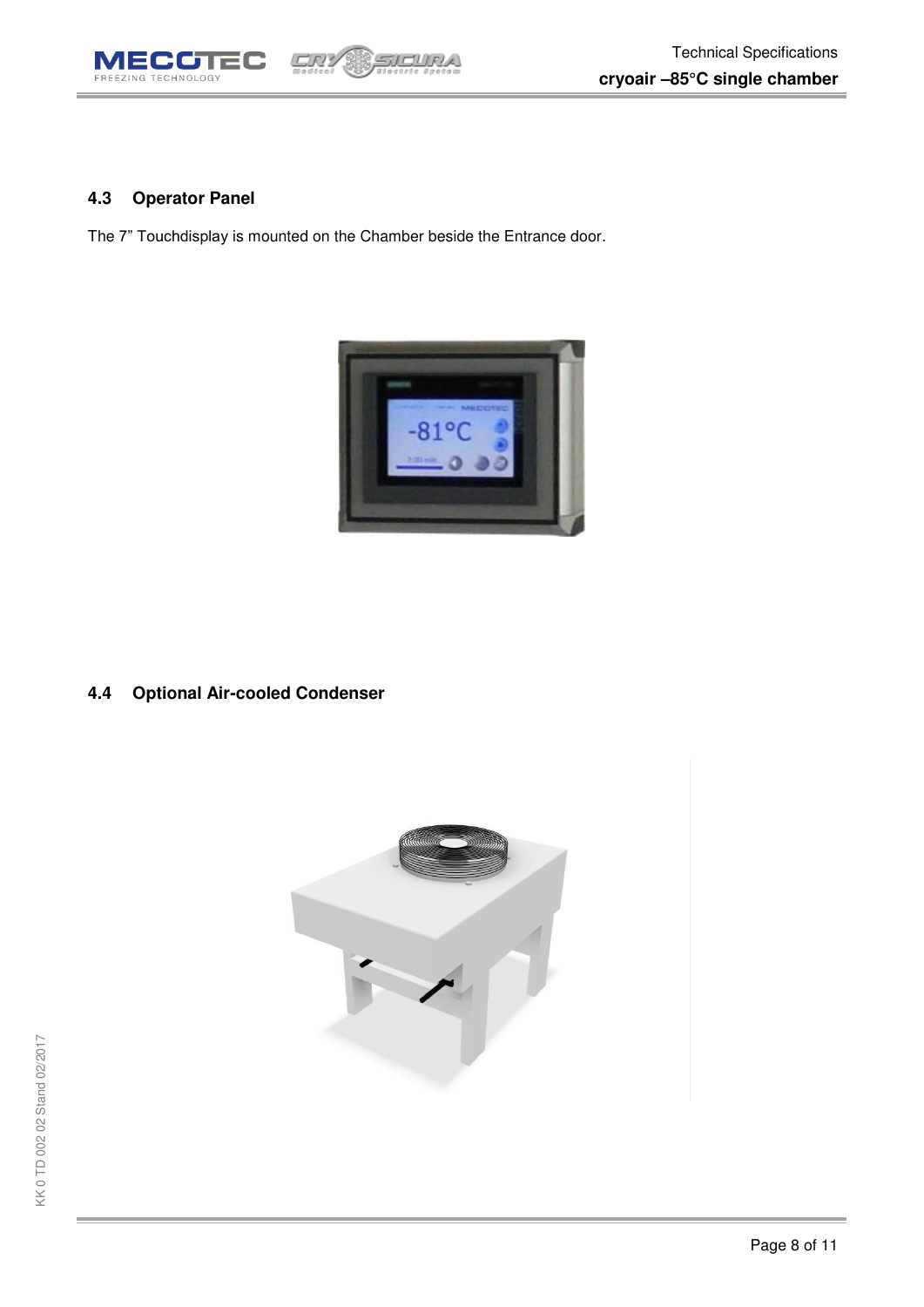



#### <span id="page-9-0"></span>5 **Certificates**





## **CERTIFICATE**

**The Certification Body** of TÜV SÜD Management Service GmbH certifies that

> **MECOTEC GmbH** Sonnenallee 7-11 06766 Bitterfeld-Wolfen Germany

has established and applies a Quality Management System for

Design and development, production and distribution of special cooling technology, cold-air-therapy-devices and cryo-therapy-chambers.

An audit was performed, Report No. 707028454.

Proof has been furnished that the requirements according to

ISO 9001:2008

are fulfilled.

The certificate is valid in conjunction with the main certificate from 2015-11-23 until 2018-09-14.

Certificate Registration No.: 12 100 48102/01 TMS.

Munich, 2015-11-23

**DARKS TAF** Akkreditierungsstelle<br>D-ZM-14143-01-03 Product Compliance Management

TÜV SÜD Management Service GmbH · Zertifizierungsstelle · Ridlerstraße 65 · 80339 München · Germany www.tuev-sued.de/certificate-validity-check

**TUV®**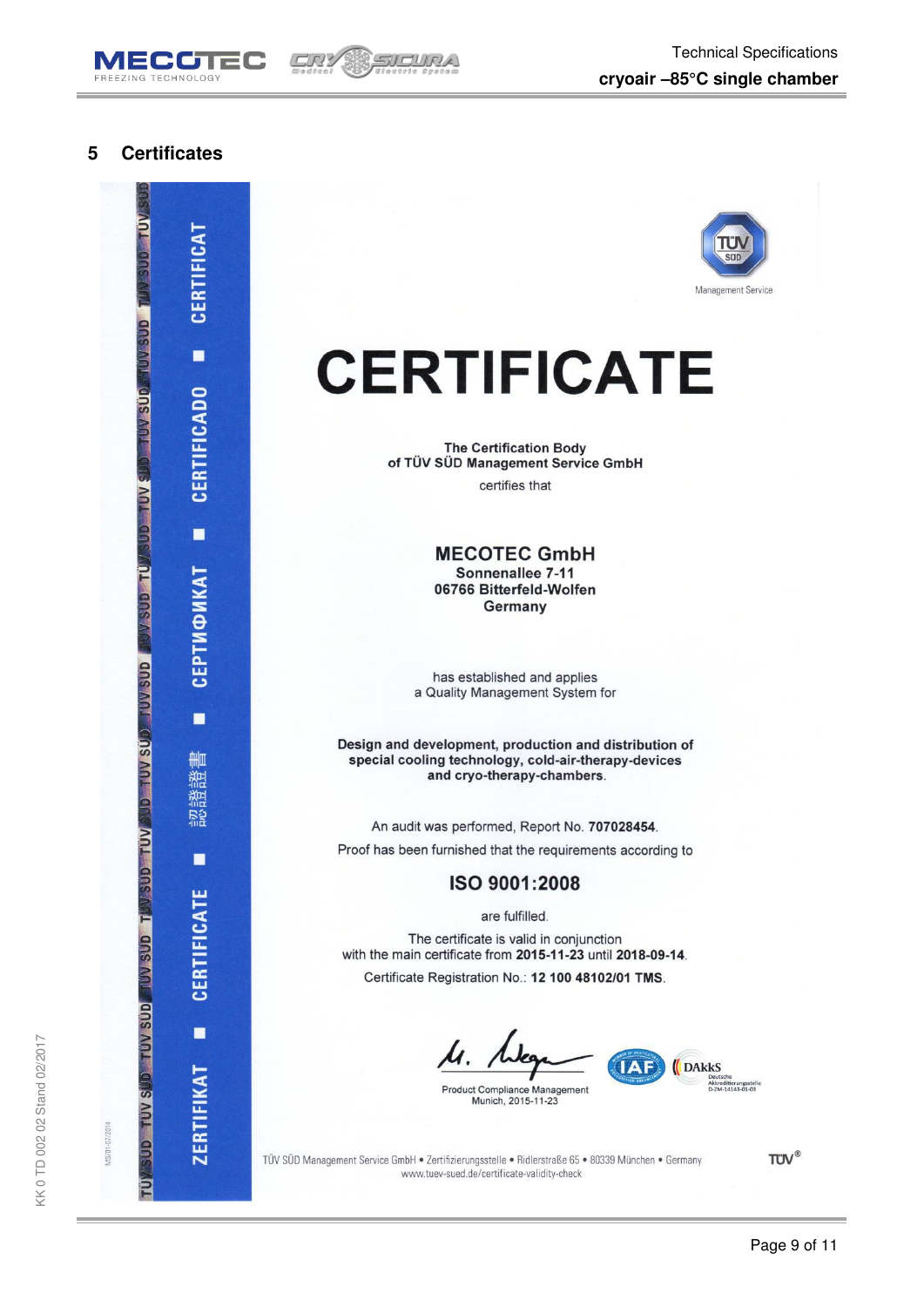



| <b>CERTIFICATE</b><br>No. Q1N 15 09 84106 006                    |                                                                                                                                                                                      | <b>Product Service</b>   |
|------------------------------------------------------------------|--------------------------------------------------------------------------------------------------------------------------------------------------------------------------------------|--------------------------|
| <b>Holder of Certificate:</b>                                    | <b>MECOTEC GmbH</b><br>Sonnenallee 7 - 11<br>06766 Bitterfeld-Wolfen<br><b>GERMANY</b>                                                                                               |                          |
| <b>Facility(ies):</b>                                            | <b>MECOTEC GmbH</b><br>Sonnenallee 7 - 11, 06766 Bitterfeld-Wolfen,<br><b>GERMANY</b>                                                                                                |                          |
|                                                                  | <b>MECOTEC GmbH</b><br>Freiburger Str. 25, 75179 Pforzheim, GERMANY                                                                                                                  |                          |
| <b>Certification Mark:</b>                                       | <b>EN ISO 13485</b>                                                                                                                                                                  |                          |
| <b>Scope of Certificate:</b>                                     | Design and development, production,<br>distribution and service of<br>cold-air-therapy-devices and<br>cryo-therapy-chambers                                                          |                          |
| <b>Applied</b><br>Standard(s):                                   | EN ISO 13485:2012 + AC:2012<br>Medical devices - Quality management systems -<br>Requirements for regulatory purposes<br>(ISO 13485:2003 + Cor. 1:2009)<br>DIN EN ISO 13485:2012     |                          |
| requirements of the listed standard(s). See also notes overleaf. | The Certification Body of TÜV SÜD Product Service GmbH certifies that the company mentioned<br>above has established and is maintaining a quality management system, which meets the |                          |
| <b>Report No.:</b>                                               | 713066420                                                                                                                                                                            |                          |
| Valid from:<br>Valid until:                                      | 2015-12-18<br>2018-09-18                                                                                                                                                             |                          |
|                                                                  | 0405276709099                                                                                                                                                                        |                          |
| 2015-12-21<br>Date,                                              | Hans-Heiner Junker                                                                                                                                                                   |                          |
| Page 1 of 1                                                      |                                                                                                                                                                                      | <b>DAkkS</b><br>Deutsche |

DAKKS CRT2 / 10.13

Page 10 of 11